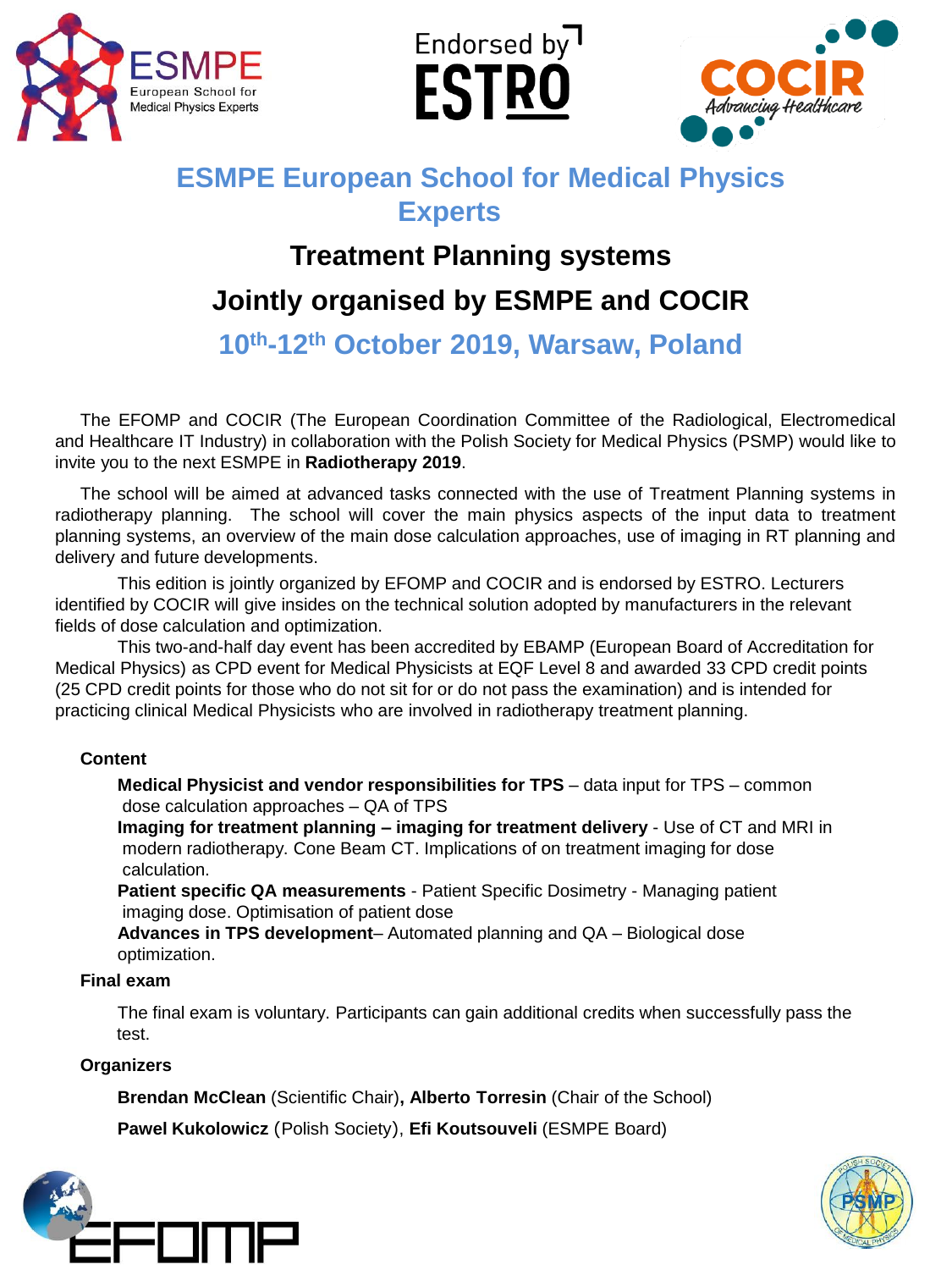





### **Faculty**

| Anders Ahnesjo          | Uppsala University, Uppsala, Sweden                     |
|-------------------------|---------------------------------------------------------|
| Mania Maria Aspradakis  | Kantonsspital Graubunden, Chur, Switzerland             |
| Eleonora Lanzi          | Varian, COCIR                                           |
| <b>Warren Kilby</b>     | Accuray, COCIR                                          |
| James Dolan             | Elekta, COCIR                                           |
| Ben Heijmen             | Erasmus MC Cancer Institute, Rotterdam, The Netherlands |
| Efi Koutsouveli         | Hygeia hospital, Athens, Greece                         |
| Pawel Kukolovicz        | Maria Sklodowska-Curie Memorial Cancer, Warsaw, Poland  |
| Matteo Maspero          | University Medical Center, Utrecht, The Netherlands     |
| Gloria Miori            | Raysearch laboratories, COCIR                           |
| Brendan Mc Clean        | St Luke's Radiation Oncology Network, Dublin, Ireland   |
| lan Norton              | Philips, COCIR                                          |
| <b>Alberto Torresin</b> | ASST Niguarda, Milano, Italy                            |



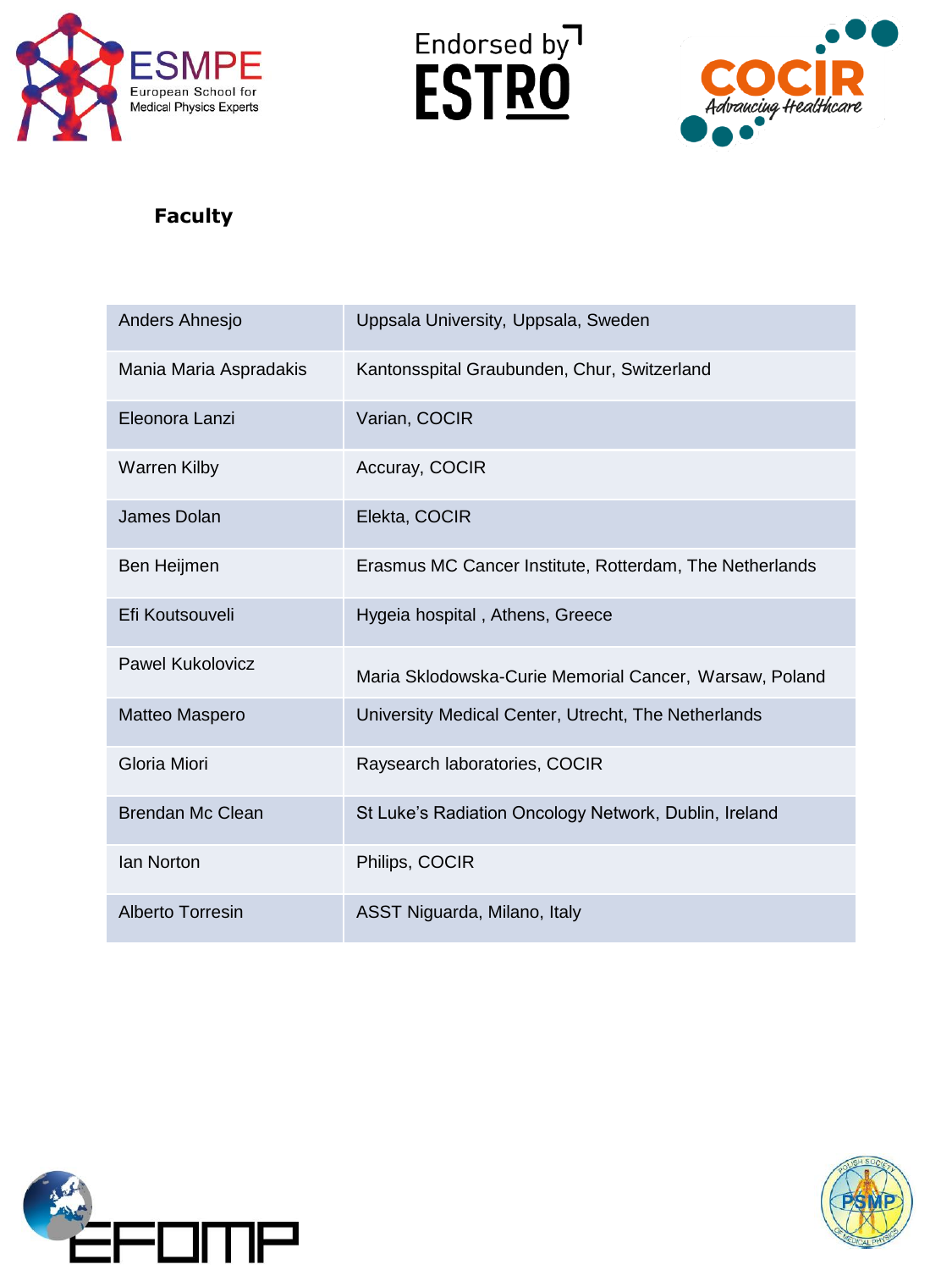

Endorsed by<sup>1</sup><br>**ESTRO** 



| 10th October 2019 |                           |                                                                         |                                                                                                                                                                                                                                  |                 |
|-------------------|---------------------------|-------------------------------------------------------------------------|----------------------------------------------------------------------------------------------------------------------------------------------------------------------------------------------------------------------------------|-----------------|
|                   | <b>Session</b>            | <b>Title</b>                                                            | <b>Description</b>                                                                                                                                                                                                               | <b>Lecturer</b> |
| 8:00-9:00         |                           | Registration                                                            |                                                                                                                                                                                                                                  |                 |
| $9:00 - 10:00$    | Setting the<br>Scene      | Requirements for<br>TPS commissioning                                   | MPE and vendor responsibilities for<br>commissioning a TPS                                                                                                                                                                       | E Koutsouveli   |
| 10:00-10:30       |                           |                                                                         | Coffee break                                                                                                                                                                                                                     |                 |
| 10:30-11:30       | Dose<br>Calculation       | Multisource models                                                      | Particle energy fluence to the patient,<br>Recommended data input for different TPS                                                                                                                                              | A Ahnesjo       |
| 11:30-12:30       | Dose<br>Calculation II    | Common dose<br>calculation<br>approaches                                | Collapsed Cone, AAA, Grid Based and<br>Monte Carlo approaches to calculation in<br>inhomogeneous media (inside TPS)                                                                                                              | A Ahnesjo       |
| 12:30-14:00       | Lunch break               |                                                                         |                                                                                                                                                                                                                                  |                 |
| 14.00-15.00       | <b>Small Fields</b>       | Small field<br>measurements and<br>Verification tests for<br><b>TPS</b> | Recommended data input for different TPS,<br>Small field measurements Verification tests<br>for TPS (IAEA, AAPM, NCS) Periodic QC<br>tests and QC following upgrades                                                             | M Aspradakis    |
| 15.00-15.30       | Technology.<br>Elekta     | New trends in Data<br>input and<br>Commissioning                        | Dose calculation approaches as<br>implemented in specific TPS. Key input data                                                                                                                                                    | J Dolan         |
| 15.30-16.00       | Technology.<br>Varian     |                                                                         | and common mistakes. QA tests carried out<br>by vendor. Feedback processes. How to<br>configure the relevant parameters. Future<br>perspectives                                                                                  | E Lanzi         |
| 16:00-16:30       |                           |                                                                         | Coffee break                                                                                                                                                                                                                     |                 |
| 16.30-17.00       | Technology.<br>Accuray    | New trends in Data                                                      | Dose calculation approaches as<br>implemented in specific TPS. Key input data<br>and common mistakes, QA tests carried out<br>by vendor. Feedback processes. How to<br>configure the relevant parameters. Future<br>perspectives | W Kilby         |
| 17.00-17.30       | Technology.<br>Philips    | input and                                                               |                                                                                                                                                                                                                                  | I Norton        |
| 17.30-18.00       | Technology.<br>Ray-Search | Commissioning                                                           |                                                                                                                                                                                                                                  | G Miori         |
| 20:00-23:00       |                           |                                                                         | Social dinner - participants + lecturers                                                                                                                                                                                         |                 |



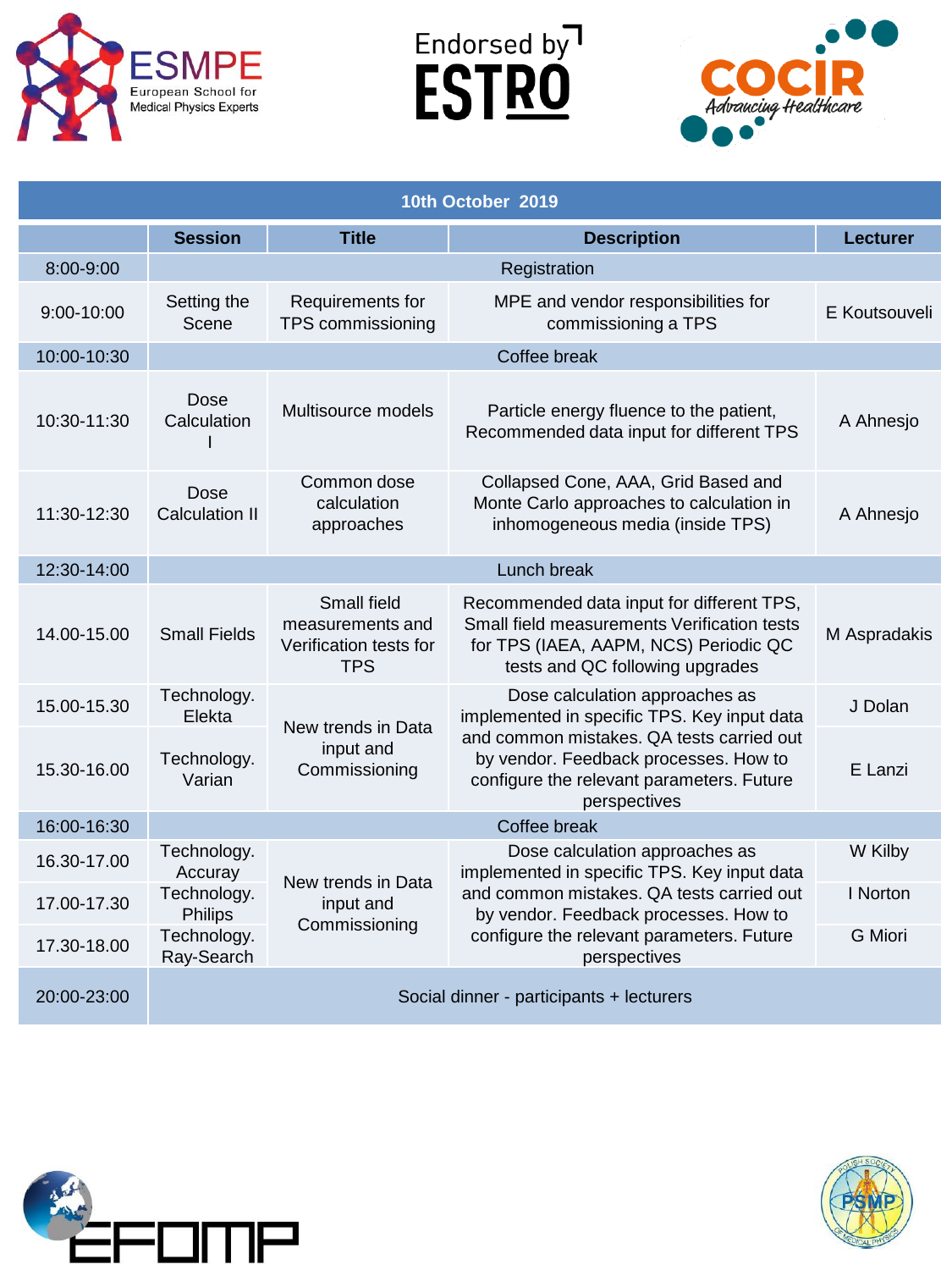





| 11th October 2019          |                                               |                                              |                                                                                                                                                                                                                                               |                                |
|----------------------------|-----------------------------------------------|----------------------------------------------|-----------------------------------------------------------------------------------------------------------------------------------------------------------------------------------------------------------------------------------------------|--------------------------------|
|                            | <b>Session</b>                                | <b>Title</b>                                 | <b>Description</b>                                                                                                                                                                                                                            | <b>Lecturer</b>                |
| 9:00-9:40                  | Images as input<br>to TPS for<br>Radiotherapy | CT, MRI and<br>PET in RT                     | QA of CT/MRI<br>based treatment planning. Protocols for<br>imaging. Image Fusion<br>Implications for patient dose calculation.                                                                                                                | <b>B</b> McClean<br>A Torresin |
| 9:40-10:00                 | Dose<br><b>Calculation III</b>                | Common dose<br>calculation<br>approaches     | Dose to Water and dose to Tissue                                                                                                                                                                                                              | M<br>Aspradakis                |
| 10:00-10:30                |                                               |                                              | Coffee break                                                                                                                                                                                                                                  |                                |
| 10.30-11.15                | On-treatment<br>imaging                       | Cone Beam CT<br>and kV imaging               | CBCT and implications for patient dose<br>calculation<br>Frequency of imaging and margin<br>determination<br>Dose optimization for daily imaging                                                                                              | M Maspero                      |
| 11.15-11.45                |                                               | MV Imaging                                   | <b>Artifact Reduction</b><br>Implications for Dose Calculation                                                                                                                                                                                | P Kukolovicz                   |
| 11.45-12.30                |                                               | MRI guided<br>treatments                     | Atlas based and Pseudo CT. Implications<br>for patient dose calculation. Uncertainties                                                                                                                                                        | M Maspero                      |
| 12:30-14:00                | Lunch time                                    |                                              |                                                                                                                                                                                                                                               |                                |
| 14.00-14.30<br>14.30-15.00 | Optimizing dose<br>distributions              | Optimization<br>approaches for<br>modern TPS | <b>IMRT Fluence optimization</b><br>Dose Optimization approaches. Help<br>volumes. Multicriteria Optimization                                                                                                                                 | <b>B</b> Heijmen               |
|                            |                                               | Out of Field                                 | Calculation of dose out of primary field.<br>Dose to implantable devices                                                                                                                                                                      | <b>B</b> McClean               |
| 15.00-15.30                | Optimisation<br>Elekta                        | Optimization<br>approaches in                | Image handling and patient representation<br>in TPS. Volume derivation, margin<br>application, DVH binning and metrics.<br>Tools available for optimization, volume<br>definition, DVH analysis. What the MPE<br>must know from manufacturers | J Dolan                        |
| 15.30-16.00                | Optimisation<br>Varian                        | TPS.                                         |                                                                                                                                                                                                                                               | E Lanzi                        |
| 16:00-16:30                |                                               |                                              | Coffee break                                                                                                                                                                                                                                  |                                |
| 16.30-17.00                | Optimisation<br>Accuray                       | Optimization<br>approaches in<br>TPS.        | Image handling and patient representation<br>in TPS. Volume derivation, margin<br>application, DVH binning and metrics.<br>Tools available for optimization, volume<br>definition, DVH analysis. What the MPE<br>must know from manufacturers | W Kilby                        |
| 17.00-17.30                | Optimisation<br><b>Philips</b>                |                                              |                                                                                                                                                                                                                                               | I Norton                       |
| 17.30-18.00                | Optimisation<br>Ray-Search                    |                                              |                                                                                                                                                                                                                                               | G Miori                        |
|                            |                                               |                                              |                                                                                                                                                                                                                                               |                                |

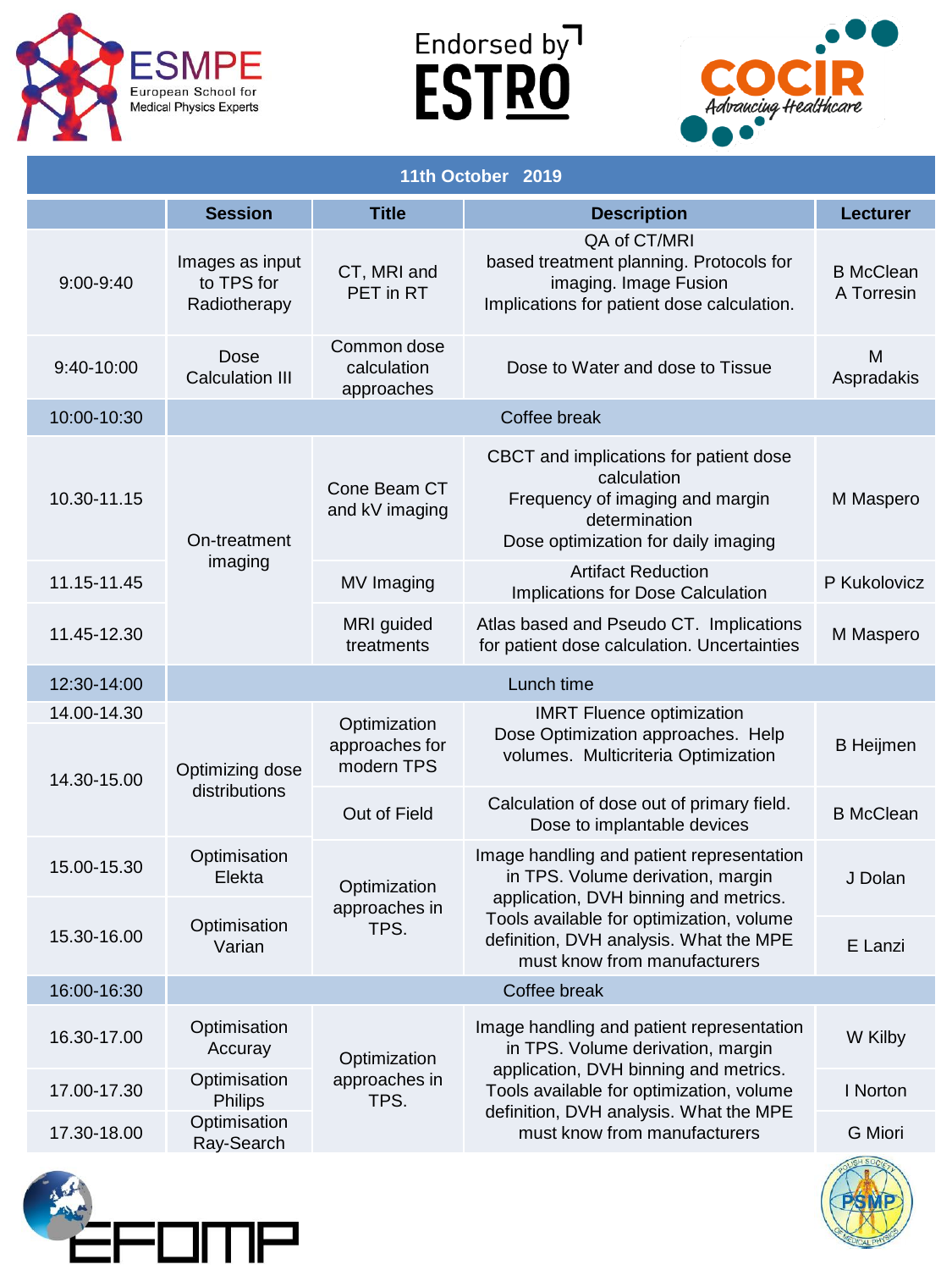

Endorsed by<sup>1</sup><br>**ESTRO** 



| 12th October 2019 |                              |                                                              |                                                                                                                                                         |                                                                                         |
|-------------------|------------------------------|--------------------------------------------------------------|---------------------------------------------------------------------------------------------------------------------------------------------------------|-----------------------------------------------------------------------------------------|
|                   | <b>Session</b>               | <b>Title</b>                                                 | <b>Description</b>                                                                                                                                      | <b>Lecturer</b>                                                                         |
| 9.00-10.00        | Developments<br>and Research | Automated<br>Planning                                        |                                                                                                                                                         | <b>B</b> Heijmen                                                                        |
| 10.00-11.00       |                              | <b>Biological</b><br>Optimization<br>and Evaluation<br>tools | <b>Biological Optimization and Evaluation</b><br>tools                                                                                                  | <b>B</b> Heijmen                                                                        |
| 11:00-11:30       | Coffee break                 |                                                              |                                                                                                                                                         |                                                                                         |
| 11:30-13:00       | Inter<br>disciplinary        | Round Table                                                  | Data archiving and sharing for clinical<br>trials: Prerequisites. Involvement of<br>computer scientists, IT personnel<br>Further Education and training | <b>B</b> McClean<br>A Torresin/<br>J Dolan<br>E Lanzi<br>W Kilby<br>I Norton<br>G Miori |
| 13:00-15:00       |                              |                                                              | Final examination                                                                                                                                       |                                                                                         |